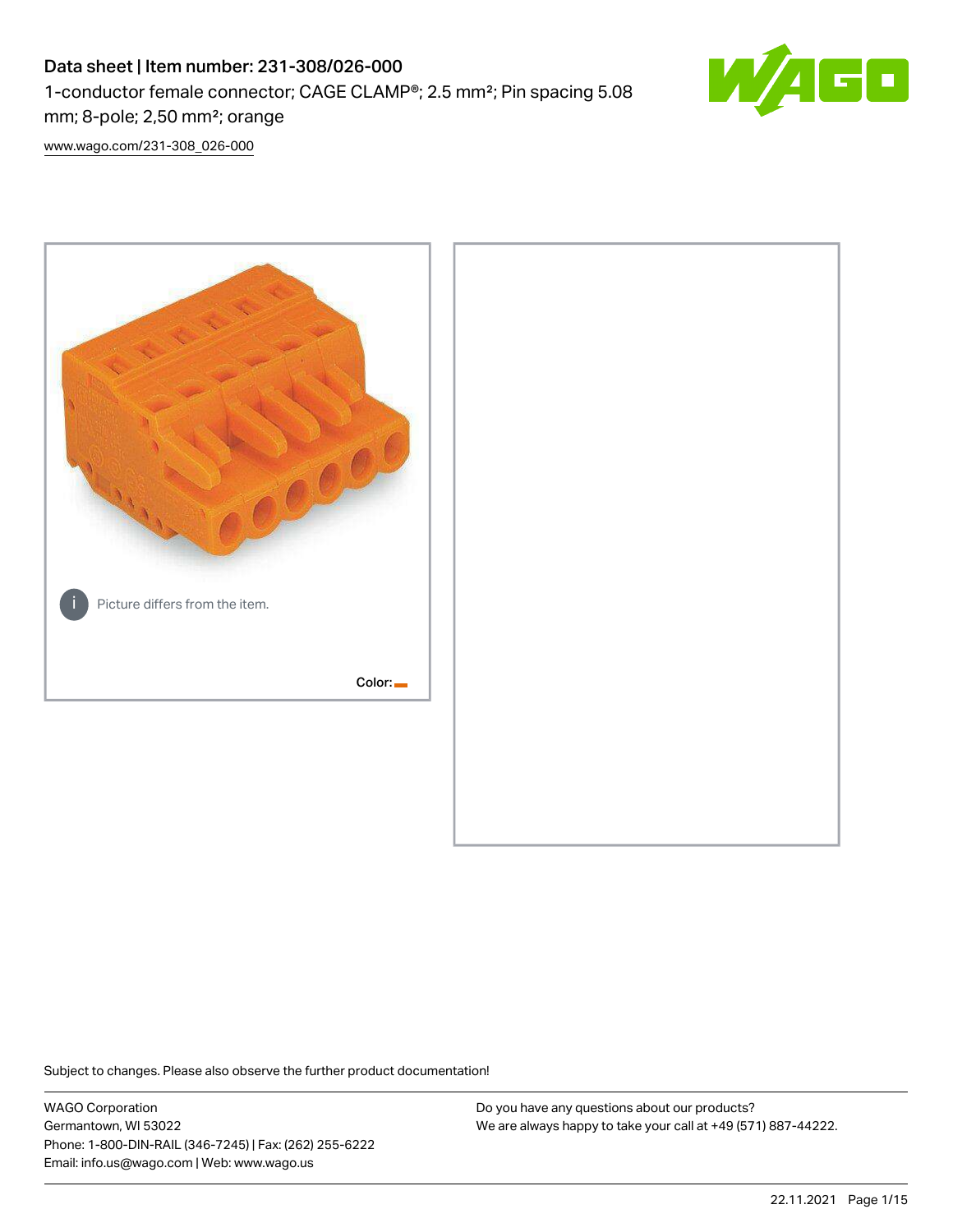

Dimensions in mm

 $L =$  (pole no. x pin spacing) + 1.5 mm

2- to 3-pole female connectors – one latch only

#### Item description

- **Universal connection for all conductor types**
- Easy cable pre-assembly and on-unit wiring via vertical and horizontal CAGE CLAMP<sup>®</sup> actuation  $\blacksquare$
- $\blacksquare$ Integrated test ports
- $\blacksquare$ With coding fingers

Subject to changes. Please also observe the further product documentation! Data

WAGO Corporation Germantown, WI 53022 Phone: 1-800-DIN-RAIL (346-7245) | Fax: (262) 255-6222 Email: info.us@wago.com | Web: www.wago.us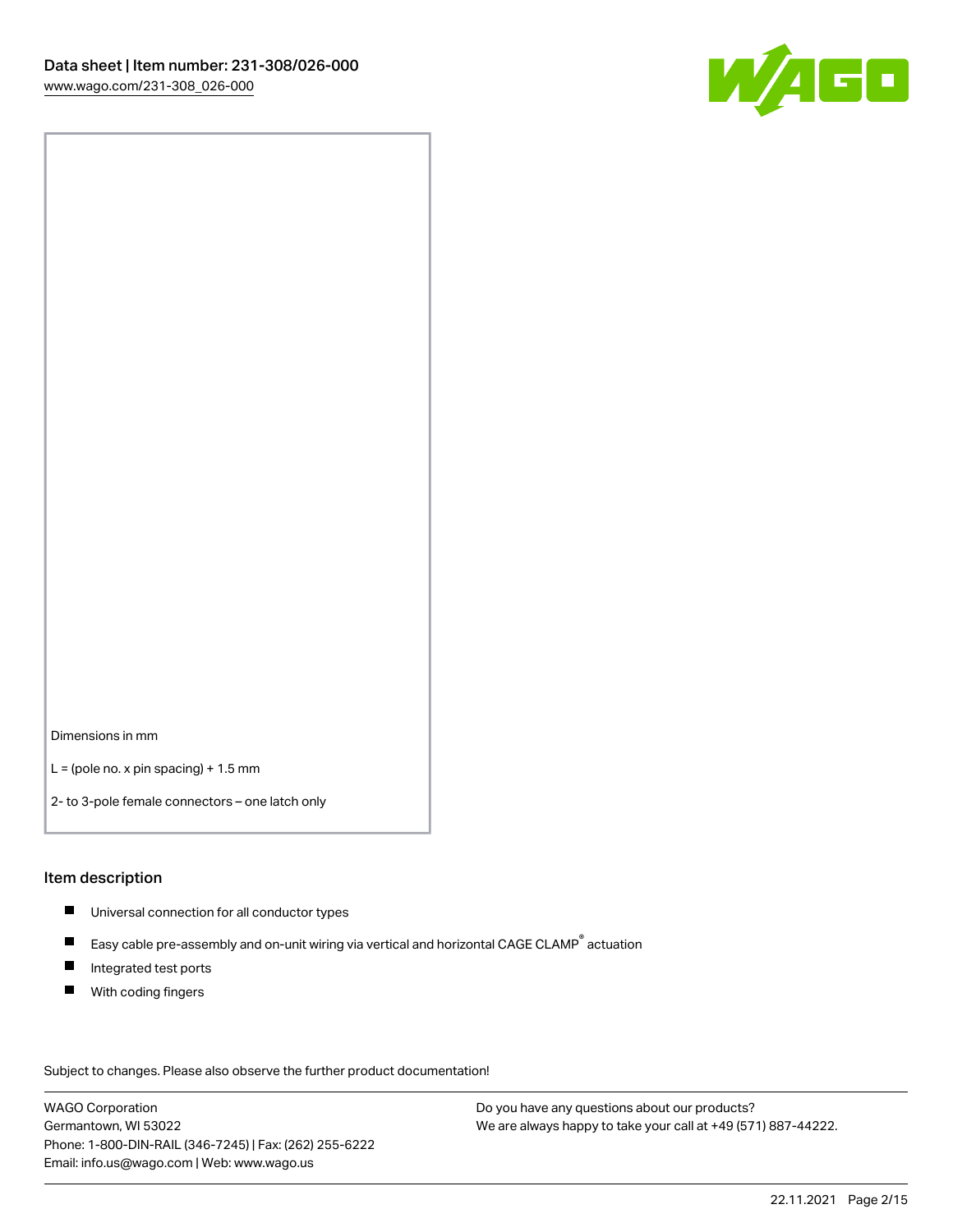

## Data Notes

| Safety information 1 | The MCS-MULTI CONNECTION SYSTEM includes connectors<br>without breaking capacity in accordance with DIN EN 61984. When<br>used as intended, these connectors must not be connected<br>/disconnected when live or under load. The circuit design should<br>ensure header pins, which can be touched, are not live when<br>unmated. |
|----------------------|-----------------------------------------------------------------------------------------------------------------------------------------------------------------------------------------------------------------------------------------------------------------------------------------------------------------------------------|
| Variants:            | Gold-plated or partially gold-plated contact surfaces<br>Other versions (or variants) can be requested from WAGO Sales or<br>configured at https://configurator.wago.com/                                                                                                                                                         |

#### Electrical data

## IEC Approvals

| Ratings per                 | IEC/EN 60664-1                                                        |
|-----------------------------|-----------------------------------------------------------------------|
| Rated voltage (III / 3)     | 320 V                                                                 |
| Rated surge voltage (III/3) | 4 <sub>k</sub> V                                                      |
| Rated voltage (III/2)       | 320 V                                                                 |
| Rated surge voltage (III/2) | 4 <sub>k</sub> V                                                      |
| Nominal voltage (II/2)      | 630 V                                                                 |
| Rated surge voltage (II/2)  | 4 <sub>k</sub> V                                                      |
| Rated current               | 16 A                                                                  |
| Legend (ratings)            | $(III / 2)$ $\triangle$ Overvoltage category III / Pollution degree 2 |

### UL Approvals

| Approvals per                  | UL 1059 |
|--------------------------------|---------|
| Rated voltage UL (Use Group B) | 300 V   |
| Rated current UL (Use Group B) | 15 A    |
| Rated voltage UL (Use Group D) | 300 V   |
| Rated current UL (Use Group D) | 10 A    |

# Ratings per UL

| Rated voltage UL 1977 | 300 V |
|-----------------------|-------|
| Rated current UL 1977 |       |

#### CSA Approvals

Approvals per CSA

Subject to changes. Please also observe the further product documentation!

| <b>WAGO Corporation</b>                                | Do you have any questions about our products?                 |
|--------------------------------------------------------|---------------------------------------------------------------|
| Germantown, WI 53022                                   | We are always happy to take your call at +49 (571) 887-44222. |
| Phone: 1-800-DIN-RAIL (346-7245)   Fax: (262) 255-6222 |                                                               |
| Email: info.us@wago.com   Web: www.wago.us             |                                                               |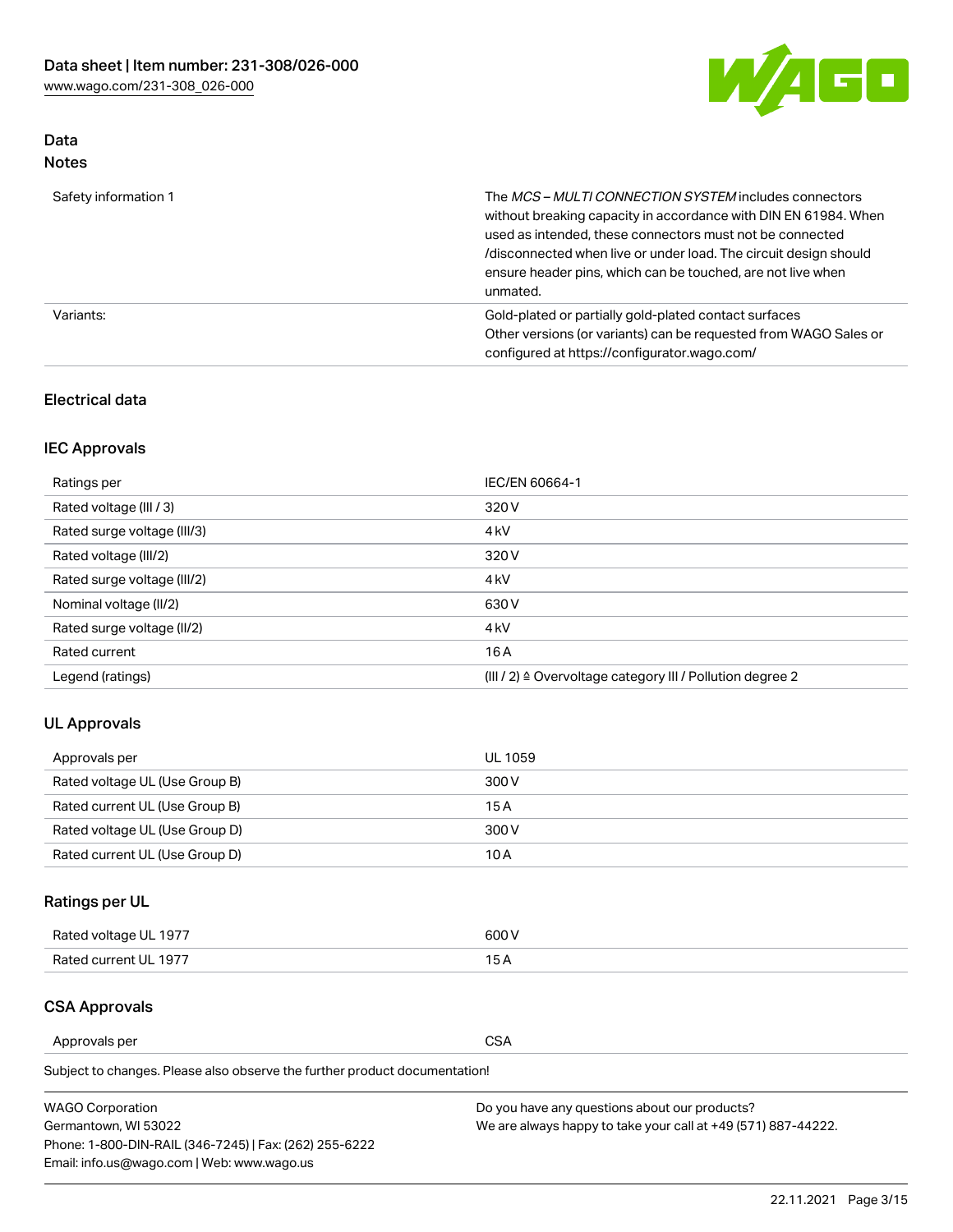

| Rated voltage CSA (Use Group B) | 300 V |
|---------------------------------|-------|
| Rated current CSA (Use Group B) | 15 A  |
| Rated voltage CSA (Use Group D) | 300 V |
| Rated current CSA (Use Group D) | 10 A  |

#### Connection data

| Total number of connection points |  |
|-----------------------------------|--|
| Total number of potentials        |  |
| Number of connection types        |  |
| Number of levels                  |  |

#### Connection 1

| Connection technology                             | CAGE CLAMP®                            |
|---------------------------------------------------|----------------------------------------|
| Actuation type                                    | Operating tool                         |
| Solid conductor                                   | $0.082.5$ mm <sup>2</sup> / 28  12 AWG |
| Fine-stranded conductor                           | $0.082.5$ mm <sup>2</sup> / 28  12 AWG |
| Fine-stranded conductor; with insulated ferrule   | $0.251.5$ mm <sup>2</sup>              |
| Fine-stranded conductor; with uninsulated ferrule | $0.252.5$ mm <sup>2</sup>              |
| Strip length                                      | $89$ mm $/ 0.310.35$ inch              |
| Number of poles                                   | 8                                      |
| Conductor entry direction to mating direction     | 0°                                     |

# Physical data

| Pin spacing | 5.08 mm / 0.2 inch    |
|-------------|-----------------------|
| Width       | 42.14 mm / 1.659 inch |
| Height      | 14.3 mm / 0.563 inch  |
| Depth       | 26.45 mm / 1.041 inch |

# Plug-in connection

| Contact type (pluggable connector) | Female connector/socket |
|------------------------------------|-------------------------|
| Connector (connection type)        | for conductor           |
| Mismating protection               | No                      |
| Locking of plug-in connection      | Without                 |

## Material data

Color contracts and contracts of the contracts of the contracts of the contracts of the contracts of the contracts of the contracts of the contracts of the contracts of the contracts of the contracts of the contracts of th

Subject to changes. Please also observe the further product documentation! Material group I

| <b>WAGO Corporation</b>                                | Do you have any questions about our products?                 |
|--------------------------------------------------------|---------------------------------------------------------------|
| Germantown, WI 53022                                   | We are always happy to take your call at +49 (571) 887-44222. |
| Phone: 1-800-DIN-RAIL (346-7245)   Fax: (262) 255-6222 |                                                               |
| Email: info.us@wago.com   Web: www.wago.us             |                                                               |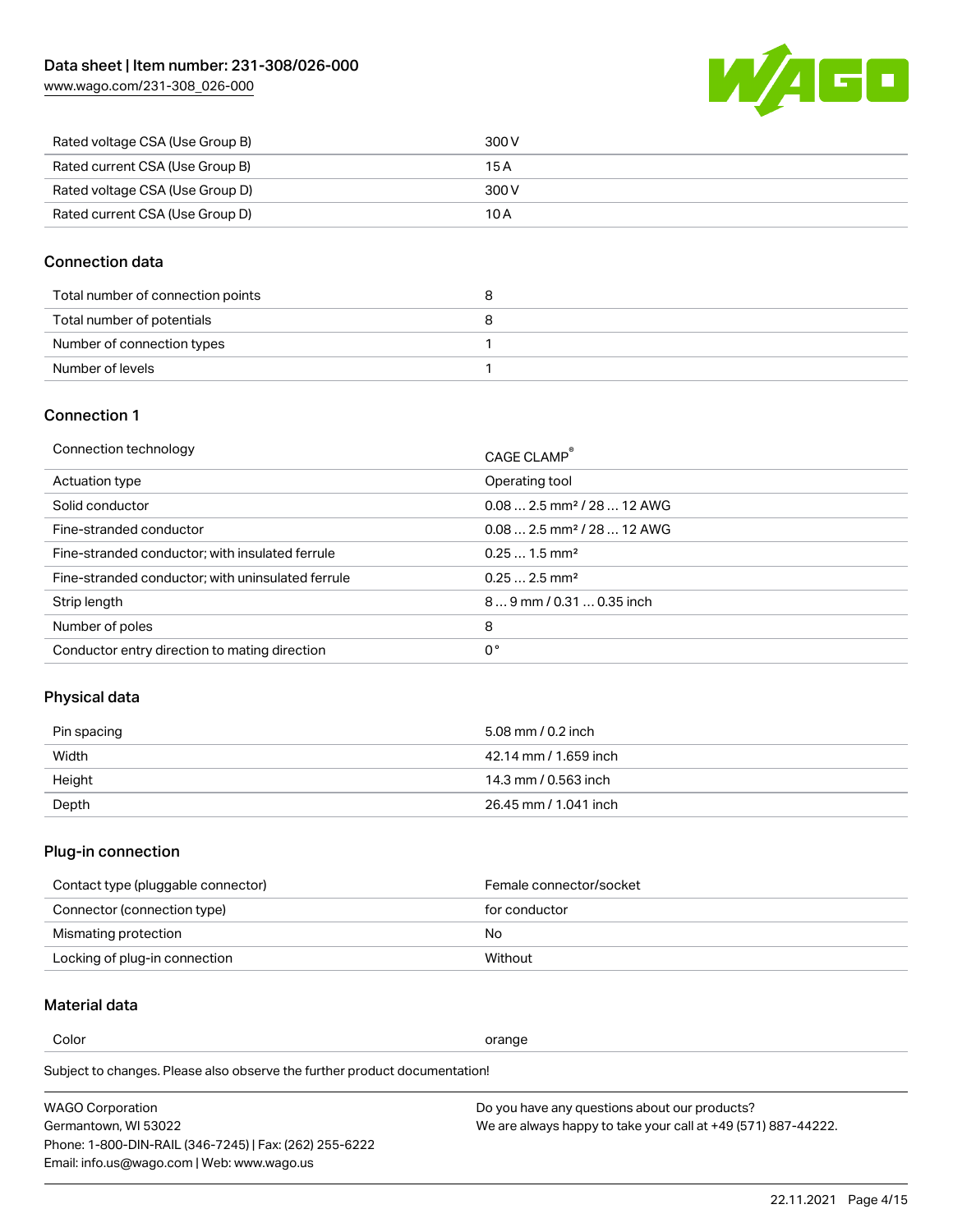

| Material group              |                                   |
|-----------------------------|-----------------------------------|
| Insulation material         | Polyamide (PA66)                  |
| Flammability class per UL94 | V <sub>0</sub>                    |
| Clamping spring material    | Chrome nickel spring steel (CrNi) |
| Contact material            | Copper alloy                      |
| Contact plating             | tin-plated                        |
| Fire load                   | $0.208$ MJ                        |
| Weight                      | 14.7 $g$                          |
|                             |                                   |

# Environmental requirements

| Limit temperature range | $-60+85 °C$ |  |
|-------------------------|-------------|--|
|-------------------------|-------------|--|

#### Commercial data

| Product Group         | 3 (Multi Conn. System) |
|-----------------------|------------------------|
| PU (SPU)              | 50 Stück               |
| Packaging type        | box                    |
| Country of origin     | <b>DE</b>              |
| <b>GTIN</b>           | 4044918347228          |
| Customs tariff number | 8536694040             |

# Approvals / Certificates

#### Country specific Approvals

| Logo                  | Approval                                                                   | <b>Additional Approval Text</b> | Certificate<br>name |
|-----------------------|----------------------------------------------------------------------------|---------------------------------|---------------------|
|                       | CВ<br>DEKRA Certification B.V.                                             | IEC 61984                       | NL-39756            |
|                       | <b>CSA</b><br><b>DEKRA Certification B.V.</b>                              | C22.2                           | 1466354             |
| EMA                   | <b>KEMA/KEUR</b><br>DEKRA Certification B.V.                               | EN 61984                        | 2190761.01          |
| <b>Ship Approvals</b> |                                                                            |                                 |                     |
| Logo                  | Approval                                                                   | <b>Additional Approval Text</b> | Certificate<br>name |
|                       | <b>ABS</b>                                                                 |                                 | $19 -$              |
|                       | Subject to changes. Please also observe the further product documentation! |                                 |                     |

| WAGO Corporation                                       | Do you have any questions about our products?                 |
|--------------------------------------------------------|---------------------------------------------------------------|
| Germantown, WI 53022                                   | We are always happy to take your call at +49 (571) 887-44222. |
| Phone: 1-800-DIN-RAIL (346-7245)   Fax: (262) 255-6222 |                                                               |
| Email: info.us@wago.com   Web: www.wago.us             |                                                               |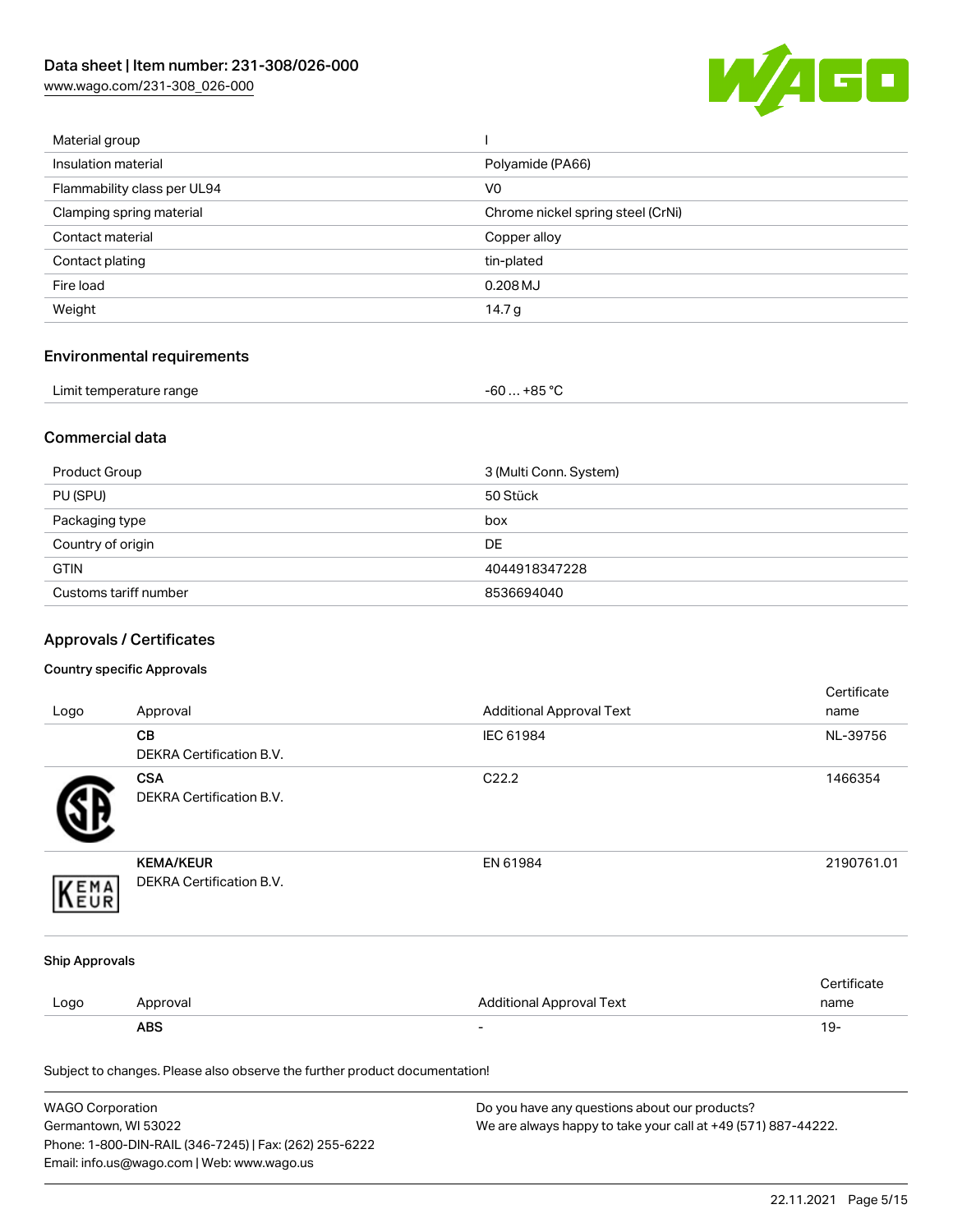

American Bureau of Shipping HG1869876-



PDA

| <b>UL-Approvals</b> |                                                                                                                     |                                 |                                  |
|---------------------|---------------------------------------------------------------------------------------------------------------------|---------------------------------|----------------------------------|
| Logo                | Approval                                                                                                            | <b>Additional Approval Text</b> | Certificate<br>name              |
|                     | <b>UL</b><br>UL International Germany GmbH                                                                          | <b>UL 1977</b>                  | E45171                           |
|                     | <b>UR</b><br>Underwriters Laboratories Inc.                                                                         | <b>UL 1059</b>                  | E45172                           |
| Counterpart         |                                                                                                                     |                                 |                                  |
|                     | Item no.231-368/001-000<br>Male header; 8-pole; THT; 1.2 x 1.2 mm solder pin; straight; pin spacing 5.08 mm; orange |                                 | www.wago.com/231-368/001-<br>000 |
|                     | Item no.231-338/001-000<br>Male header; 8-pole; THT; 1.0 x 1.0 mm solder pin; straight; pin spacing 5.08 mm; orange |                                 | www.wago.com/231-338/001-<br>000 |
|                     | Item no.231-538/001-000<br>Male header; 8-pole; THT; 1.0 x 1.0 mm solder pin; angled; pin spacing 5.08 mm; orange   |                                 | www.wago.com/231-538/001-<br>000 |
|                     | Item no.231-568/001-000<br>Male header; 8-pole; THT; 1.2 x 1.2 mm solder pin; angled; pin spacing 5.08 mm; orange   |                                 | www.wago.com/231-568/001-<br>000 |
|                     | Item no.231-638<br>Male connector; 8-pole; Pin spacing 5.08 mm; orange                                              |                                 | www.wago.com/231-638             |
|                     | Item no.231-638/018-000<br>Male connector; 8-pole; Pin spacing 5.08 mm; snap-in mounting feet; orange               |                                 | www.wago.com/231-638/018-<br>000 |
|                     | Item no.231-638/019-000<br>Male connector; 8-pole; Pin spacing 5.08 mm; mounting flange; orange                     |                                 | www.wago.com/231-638/019-<br>000 |
|                     |                                                                                                                     |                                 |                                  |

Subject to changes. Please also observe the further product documentation!

WAGO Corporation Germantown, WI 53022 Phone: 1-800-DIN-RAIL (346-7245) | Fax: (262) 255-6222 Email: info.us@wago.com | Web: www.wago.us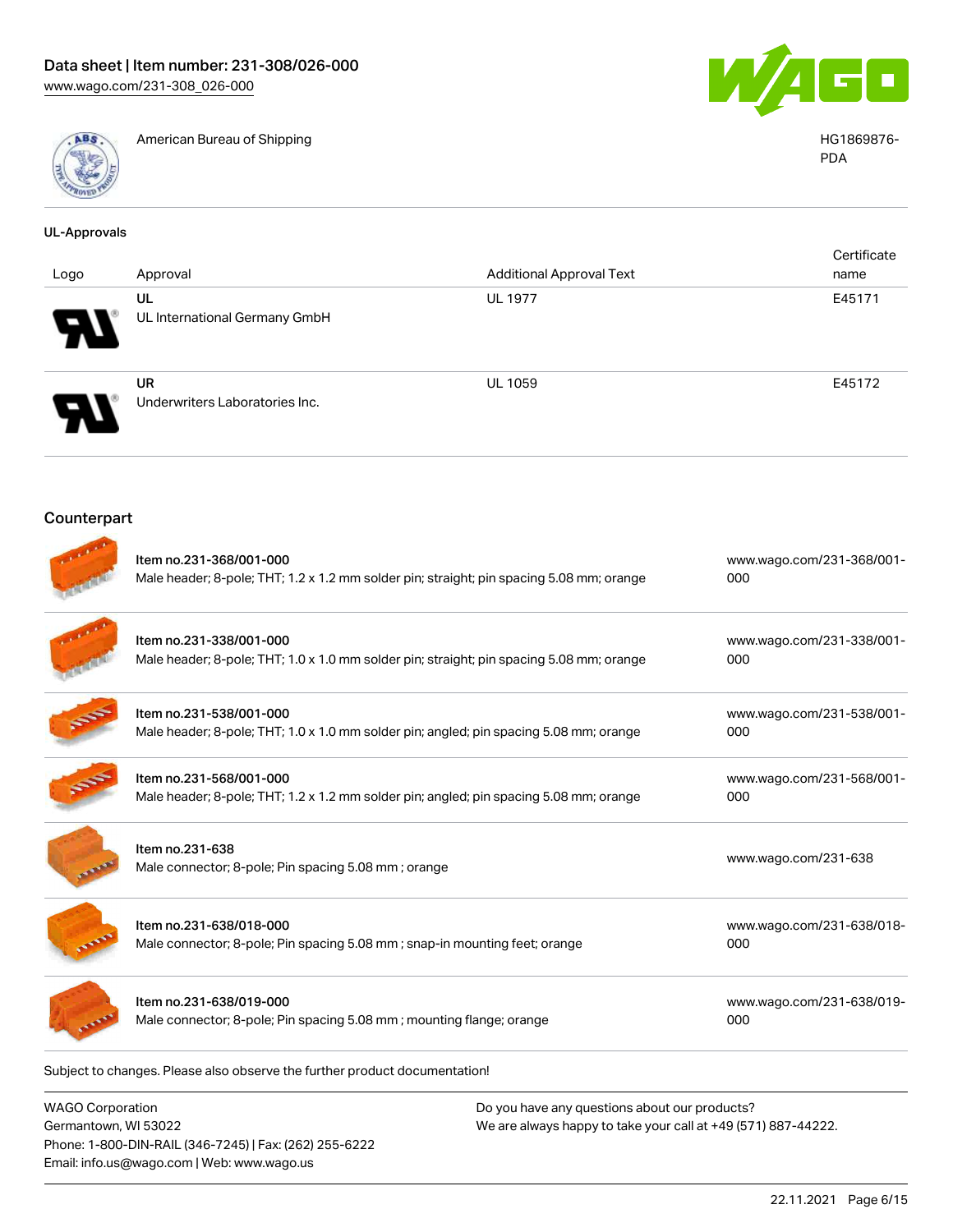

#### Item no.232-368

THT male header for double-deck assembly; 1.0 x 1.0 mm solder pin; angled; Pin spacing 5.08 mm; 8- [www.wago.com/232-368](https://www.wago.com/232-368) pole; orange

| Item no.231-638/114-000<br>Male connector; 8-pole; Pin spacing 5.08 mm; snap-in flange; orange          | www.wago.com/231-638/114-<br>000 |
|---------------------------------------------------------------------------------------------------------|----------------------------------|
| Item no.232-538/007-000<br>Double pin header; DIN-35 rail mounting; 8-pole; Pin spacing 5.08 mm; orange | www.wago.com/232-538/007-<br>000 |

#### Optional accessories

#### Ferrules

| Ferrule |                                                                                                                                                                                    |                      |
|---------|------------------------------------------------------------------------------------------------------------------------------------------------------------------------------------|----------------------|
|         | Item no.: 216-101<br>Ferrule; Sleeve for 0.5 mm <sup>2</sup> / AWG 22; uninsulated; electro-tin plated; silver-colored                                                             | www.wago.com/216-101 |
|         | Item no.: 216-104<br>Ferrule; Sleeve for 1.5 mm <sup>2</sup> / AWG 16; uninsulated; electro-tin plated; silver-colored                                                             | www.wago.com/216-104 |
|         | Item no.: 216-106<br>Ferrule; Sleeve for 2.5 mm <sup>2</sup> / AWG 14; uninsulated; electro-tin plated; silver-colored                                                             | www.wago.com/216-106 |
|         | Item no.: 216-102<br>Ferrule; Sleeve for 0.75 mm <sup>2</sup> / AWG 20; uninsulated; electro-tin plated; silver-colored                                                            | www.wago.com/216-102 |
| Ť.      | Item no.: 216-103<br>Ferrule; Sleeve for 1 mm <sup>2</sup> / AWG 18; uninsulated; electro-tin plated                                                                               | www.wago.com/216-103 |
|         | Item no.: 216-123<br>Ferrule; Sleeve for 1 mm <sup>2</sup> / AWG 18; uninsulated; electro-tin plated; silver-colored                                                               | www.wago.com/216-123 |
|         | Item no.: 216-122<br>Ferrule; Sleeve for 0.75 mm <sup>2</sup> / AWG 20; uninsulated; electro-tin plated; silver-colored                                                            | www.wago.com/216-122 |
| I.      | Item no.: 216-124<br>Ferrule; Sleeve for 1.5 mm <sup>2</sup> / AWG 16; uninsulated; electro-tin plated                                                                             | www.wago.com/216-124 |
|         | Item no.: 216-142<br>Ferrule; Sleeve for 0.75 mm <sup>2</sup> / 18 AWG; uninsulated; electro-tin plated; electrolytic copper; gastight<br>crimped; acc. to DIN 46228, Part 1/08.92 | www.wago.com/216-142 |
|         | Item no.: 216-132<br>Ferrule; Sleeve for 0.34 mm <sup>2</sup> / AWG 24; uninsulated; electro-tin plated                                                                            | www.wago.com/216-132 |
|         | Item no.: 216-121<br>Ferrule; Sleeve for 0.5 mm <sup>2</sup> / AWG 22; uninsulated; electro-tin plated; silver-colored                                                             | www.wago.com/216-121 |
|         | Item no.: 216-143<br>Ferrule; Sleeve for 1 mm <sup>2</sup> / AWG 18; uninsulated; electro-tin plated; electrolytic copper; gastight<br>crimped; acc. to DIN 46228, Part 1/08.92    | www.wago.com/216-143 |
|         | Item no.: 216-131                                                                                                                                                                  |                      |

Subject to changes. Please also observe the further product documentation!

WAGO Corporation Germantown, WI 53022 Phone: 1-800-DIN-RAIL (346-7245) | Fax: (262) 255-6222 Email: info.us@wago.com | Web: www.wago.us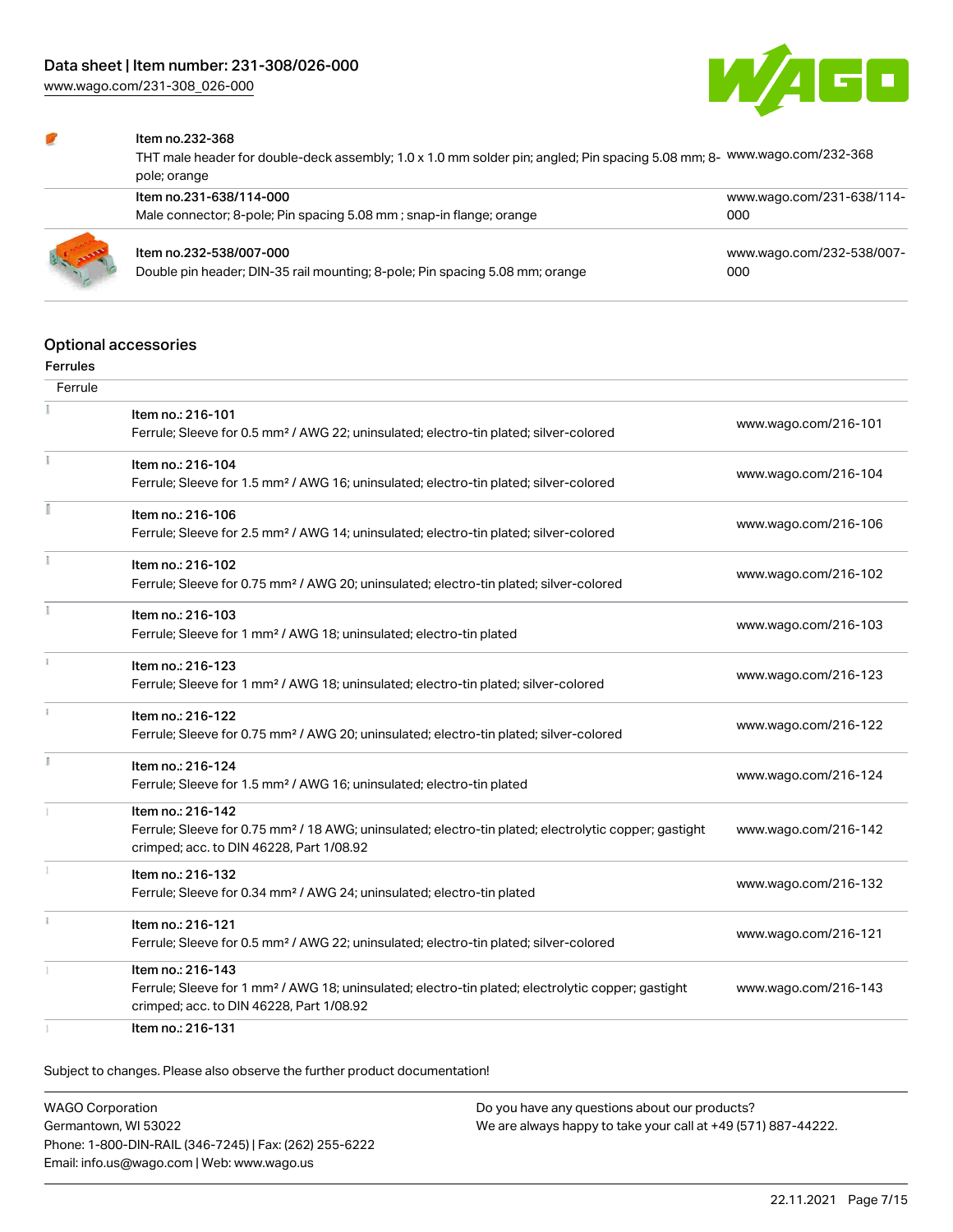

|   | Ferrule; Sleeve for 0.25 mm <sup>2</sup> / AWG 24; uninsulated; electro-tin plated; silver-colored                                                                                                      | www.wago.com/216-131 |
|---|---------------------------------------------------------------------------------------------------------------------------------------------------------------------------------------------------------|----------------------|
|   | Item no.: 216-141<br>Ferrule; Sleeve for 0.5 mm <sup>2</sup> / 20 AWG; uninsulated; electro-tin plated; electrolytic copper; gastight<br>crimped; acc. to DIN 46228, Part 1/08.92                       | www.wago.com/216-141 |
|   | Item no.: 216-152<br>Ferrule; Sleeve for 0.34 mm <sup>2</sup> / AWG 24; uninsulated; electro-tin plated                                                                                                 | www.wago.com/216-152 |
|   | Item no.: 216-203<br>Ferrule; Sleeve for 1 mm <sup>2</sup> / AWG 18; insulated; electro-tin plated; red                                                                                                 | www.wago.com/216-203 |
|   | Item no.: 216-202<br>Ferrule; Sleeve for 0.75 mm <sup>2</sup> / 18 AWG; insulated; electro-tin plated; gray                                                                                             | www.wago.com/216-202 |
|   | Item no.: 216-151<br>Ferrule; Sleeve for 0.25 mm <sup>2</sup> / AWG 24; uninsulated; electro-tin plated                                                                                                 | www.wago.com/216-151 |
|   | Item no.: 216-204<br>Ferrule; Sleeve for 1.5 mm <sup>2</sup> / AWG 16; insulated; electro-tin plated; black                                                                                             | www.wago.com/216-204 |
|   | Item no.: 216-144<br>Ferrule; Sleeve for 1.5 mm <sup>2</sup> / AWG 16; uninsulated; electro-tin plated; electrolytic copper; gastight<br>crimped; acc. to DIN 46228, Part 1/08.92; silver-colored       | www.wago.com/216-144 |
|   | Item no.: 216-201<br>Ferrule; Sleeve for 0.5 mm <sup>2</sup> / 20 AWG; insulated; electro-tin plated; white                                                                                             | www.wago.com/216-201 |
|   | Item no.: 216-223<br>Ferrule; Sleeve for 1 mm <sup>2</sup> / AWG 18; insulated; electro-tin plated; red                                                                                                 | www.wago.com/216-223 |
|   | Item no.: 216-241<br>Ferrule; Sleeve for 0.5 mm <sup>2</sup> / 20 AWG; insulated; electro-tin plated; electrolytic copper; gastight<br>crimped; acc. to DIN 46228, Part 4/09.90; white                  | www.wago.com/216-241 |
|   | Item no.: 216-242<br>Ferrule; Sleeve for 0.75 mm <sup>2</sup> / 18 AWG; insulated; electro-tin plated; electrolytic copper; gastight<br>crimped; acc. to DIN 46228, Part 4/09.90; gray                  | www.wago.com/216-242 |
|   | Item no.: 216-222<br>Ferrule; Sleeve for 0.75 mm <sup>2</sup> / 18 AWG; insulated; electro-tin plated; gray                                                                                             | www.wago.com/216-222 |
|   | Item no.: 216-221<br>Ferrule; Sleeve for 0.5 mm <sup>2</sup> / 20 AWG; insulated; electro-tin plated; white                                                                                             | www.wago.com/216-221 |
| 1 | Item no.: 216-224<br>Ferrule; Sleeve for 1.5 mm <sup>2</sup> / AWG 16; insulated; electro-tin plated; black                                                                                             | www.wago.com/216-224 |
|   | Item no.: 216-243<br>Ferrule; Sleeve for 1 mm <sup>2</sup> / AWG 18; insulated; electro-tin plated; electrolytic copper; gastight crimped; www.wago.com/216-243<br>acc. to DIN 46228, Part 4/09.90; red |                      |
| 1 | Item no.: 216-244<br>Ferrule; Sleeve for 1.5 mm <sup>2</sup> / AWG 16; insulated; electro-tin plated; electrolytic copper; gastight<br>crimped; acc. to DIN 46228, Part 4/09.90; black                  | www.wago.com/216-244 |
|   | Item no.: 216-263                                                                                                                                                                                       |                      |

Subject to changes. Please also observe the further product documentation!

| WAGO Corporation                                       | Do you have any questions about our products?                 |
|--------------------------------------------------------|---------------------------------------------------------------|
| Germantown, WI 53022                                   | We are always happy to take your call at +49 (571) 887-44222. |
| Phone: 1-800-DIN-RAIL (346-7245)   Fax: (262) 255-6222 |                                                               |
| Email: info.us@wago.com   Web: www.wago.us             |                                                               |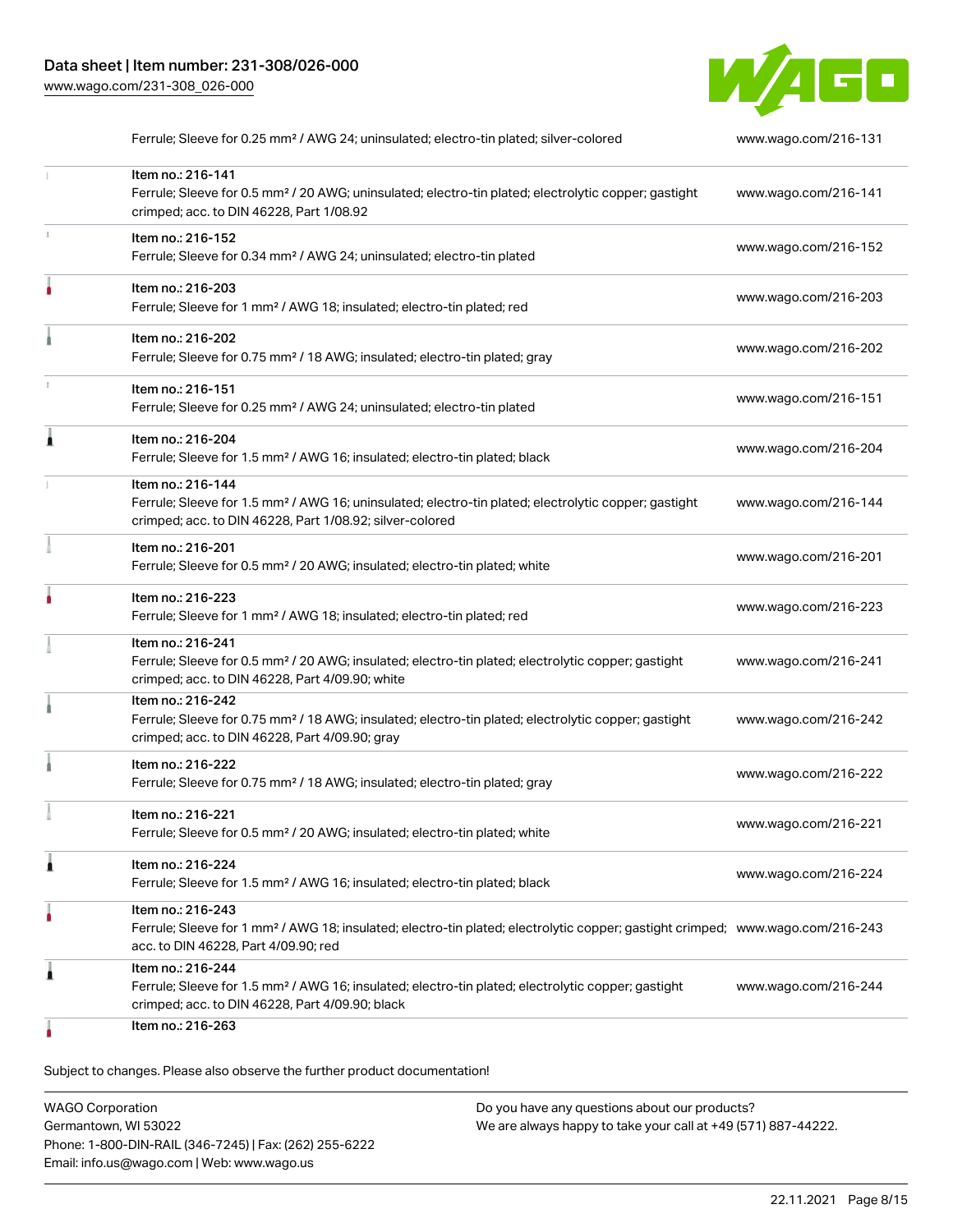

Ferrule; Sleeve for 1 mm² / AWG 18; insulated; electro-tin plated; electrolytic copper; gastight crimped; [www.wago.com/216-263](http://www.wago.com/216-263) acc. to DIN 46228, Part 4/09.90; red

| 1                          | Item no.: 216-264<br>Ferrule; Sleeve for 1.5 mm <sup>2</sup> / AWG 16; insulated; electro-tin plated; electrolytic copper; gastight<br>crimped; acc. to DIN 46228, Part 4/09.90; black | www.wago.com/216-264 |
|----------------------------|----------------------------------------------------------------------------------------------------------------------------------------------------------------------------------------|----------------------|
| 1                          | Item no.: 216-284<br>Ferrule; Sleeve for 1.5 mm <sup>2</sup> / AWG 16; insulated; electro-tin plated; electrolytic copper; gastight<br>crimped; acc. to DIN 46228, Part 4/09.90; black | www.wago.com/216-284 |
|                            | Item no.: 216-262<br>Ferrule; Sleeve for 0.75 mm <sup>2</sup> / 18 AWG; insulated; electro-tin plated; electrolytic copper; gastight<br>crimped; acc. to DIN 46228, Part 4/09.90; gray | www.wago.com/216-262 |
|                            | Item no.: 216-301<br>Ferrule; Sleeve for 0.25 mm <sup>2</sup> / AWG 24; insulated; electro-tin plated; yellow                                                                          | www.wago.com/216-301 |
|                            | Item no.: 216-321<br>Ferrule; Sleeve for 0.25 mm <sup>2</sup> / AWG 24; insulated; electro-tin plated; yellow                                                                          | www.wago.com/216-321 |
|                            | Item no.: 216-322<br>Ferrule; Sleeve for 0.34 mm <sup>2</sup> / 22 AWG; insulated; electro-tin plated; green                                                                           | www.wago.com/216-322 |
|                            | Item no.: 216-302<br>Ferrule; Sleeve for 0.34 mm <sup>2</sup> / 22 AWG; insulated; electro-tin plated; light turquoise                                                                 | www.wago.com/216-302 |
| Cover                      |                                                                                                                                                                                        |                      |
| Cover                      |                                                                                                                                                                                        |                      |
|                            | Item no.: 231-669<br>Lockout caps; for covering unused clamping units; orange                                                                                                          | www.wago.com/231-669 |
| <b>Testing accessories</b> |                                                                                                                                                                                        |                      |
| Testing accessories        |                                                                                                                                                                                        |                      |
|                            | Item no.: 210-136<br>Test plug; 2 mm Ø; with 500 mm cable                                                                                                                              | www.wago.com/210-136 |
|                            | Item no.: 231-661<br>Test plugs for female connectors; for 5 mm and 5.08 mm pin spacing; 2,50 mm <sup>2</sup> ; light gray                                                             | www.wago.com/231-661 |
| Insulations stops          |                                                                                                                                                                                        |                      |
| Insulation stop            |                                                                                                                                                                                        |                      |
| <b>COLOR</b>               | Item no.: 231-672<br>Insulation stop; 0.75 - 1 mm <sup>2</sup> ; dark gray                                                                                                             | www.wago.com/231-672 |
|                            | Item no.: 231-670<br>Insulation stop; 0.08-0.2 mm <sup>2</sup> / 0.2 mm <sup>2</sup> "s"; white                                                                                        | www.wago.com/231-670 |

Subject to changes. Please also observe the further product documentation!

WAGO Corporation Germantown, WI 53022 Phone: 1-800-DIN-RAIL (346-7245) | Fax: (262) 255-6222 Email: info.us@wago.com | Web: www.wago.us Do you have any questions about our products? We are always happy to take your call at +49 (571) 887-44222.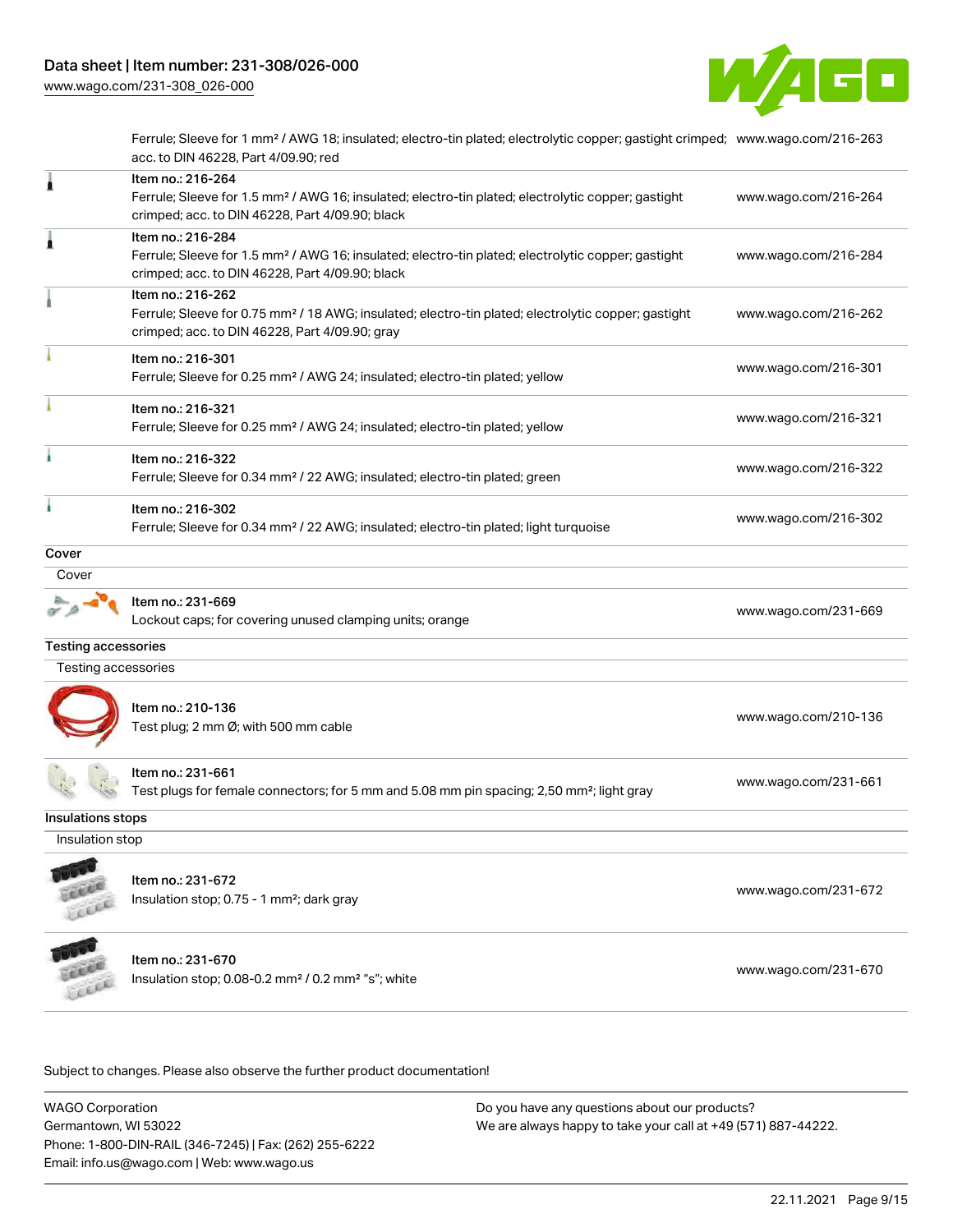

Item no.: 231-671

Insulation stop; 0.25 - 0.5 mm²; light gray



[www.wago.com/231-671](http://www.wago.com/231-671)

|                | Marking accessories                                                                                     |                                  |
|----------------|---------------------------------------------------------------------------------------------------------|----------------------------------|
| Marking strip  |                                                                                                         |                                  |
|                | Item no.: 210-331/508-103                                                                               | www.wago.com/210-331             |
|                | Marking strips; as a DIN A4 sheet; MARKED; 1-12 (200x); Height of marker strip: 2.3 mm/0.091 in; Strip  | /508-103                         |
|                | length 182 mm; Horizontal marking; Self-adhesive; white                                                 |                                  |
|                | Item no.: 210-331/508-104                                                                               |                                  |
|                | Marking strips; as a DIN A4 sheet; MARKED; 13-24 (200x); Height of marker strip: 2.3 mm/0.091 in; Strip | www.wago.com/210-331<br>/508-104 |
|                | length 182 mm; Horizontal marking; Self-adhesive; white                                                 |                                  |
|                | Item no.: 210-332/508-202                                                                               |                                  |
|                | Marking strips; as a DIN A4 sheet; MARKED; 1-16 (160x); Height of marker strip: 3 mm; Strip length 182  | www.wago.com/210-332             |
|                | mm; Horizontal marking; Self-adhesive; white                                                            | /508-202                         |
|                | Item no.: 210-332/508-204                                                                               |                                  |
|                | Marking strips; as a DIN A4 sheet; MARKED; 17-32 (160x); Height of marker strip: 3 mm; Strip length     | www.wago.com/210-332             |
|                | 182 mm; Horizontal marking; Self-adhesive; white                                                        | /508-204                         |
|                | Item no.: 210-332/508-206                                                                               |                                  |
|                | Marking strips; as a DIN A4 sheet; MARKED; 33-48 (160x); Height of marker strip: 3 mm; Strip length     | www.wago.com/210-332<br>/508-206 |
|                | 182 mm; Horizontal marking; Self-adhesive; white                                                        |                                  |
|                | Item no.: 210-332/508-205                                                                               |                                  |
|                | Marking strips; as a DIN A4 sheet; MARKED; 1-32 (80x); Height of marker strip: 3 mm; Strip length 182   | www.wago.com/210-332             |
|                | mm; Horizontal marking; Self-adhesive; white                                                            | /508-205                         |
| <b>Tools</b>   |                                                                                                         |                                  |
| Operating tool |                                                                                                         |                                  |
|                | Item no.: 209-130                                                                                       | www.wago.com/209-130             |
|                | Operating tool; suitable for 264, 280 and 281 Series; 1-way; of insulating material; white              |                                  |
|                | Item no.: 209-132                                                                                       |                                  |
|                | Operating tool; for connecting comb-style jumper bar; 2-way; of insulating material                     | www.wago.com/209-132             |
|                | Item no.: 231-159                                                                                       |                                  |
|                | Operating tool; natural                                                                                 | www.wago.com/231-159             |
|                | Item no.: 231-231                                                                                       |                                  |
|                | Combination operating tool; red                                                                         | www.wago.com/231-231             |
|                |                                                                                                         |                                  |
|                | Item no.: 231-131                                                                                       | www.wago.com/231-131             |
|                | Operating tool; made of insulating material; 1-way; loose; white                                        |                                  |
|                |                                                                                                         |                                  |
|                | Item no.: 231-291                                                                                       | www.wago.com/231-291             |
|                | Operating tool; made of insulating material; 1-way; loose; red                                          |                                  |

WAGO Corporation Germantown, WI 53022 Phone: 1-800-DIN-RAIL (346-7245) | Fax: (262) 255-6222 Email: info.us@wago.com | Web: www.wago.us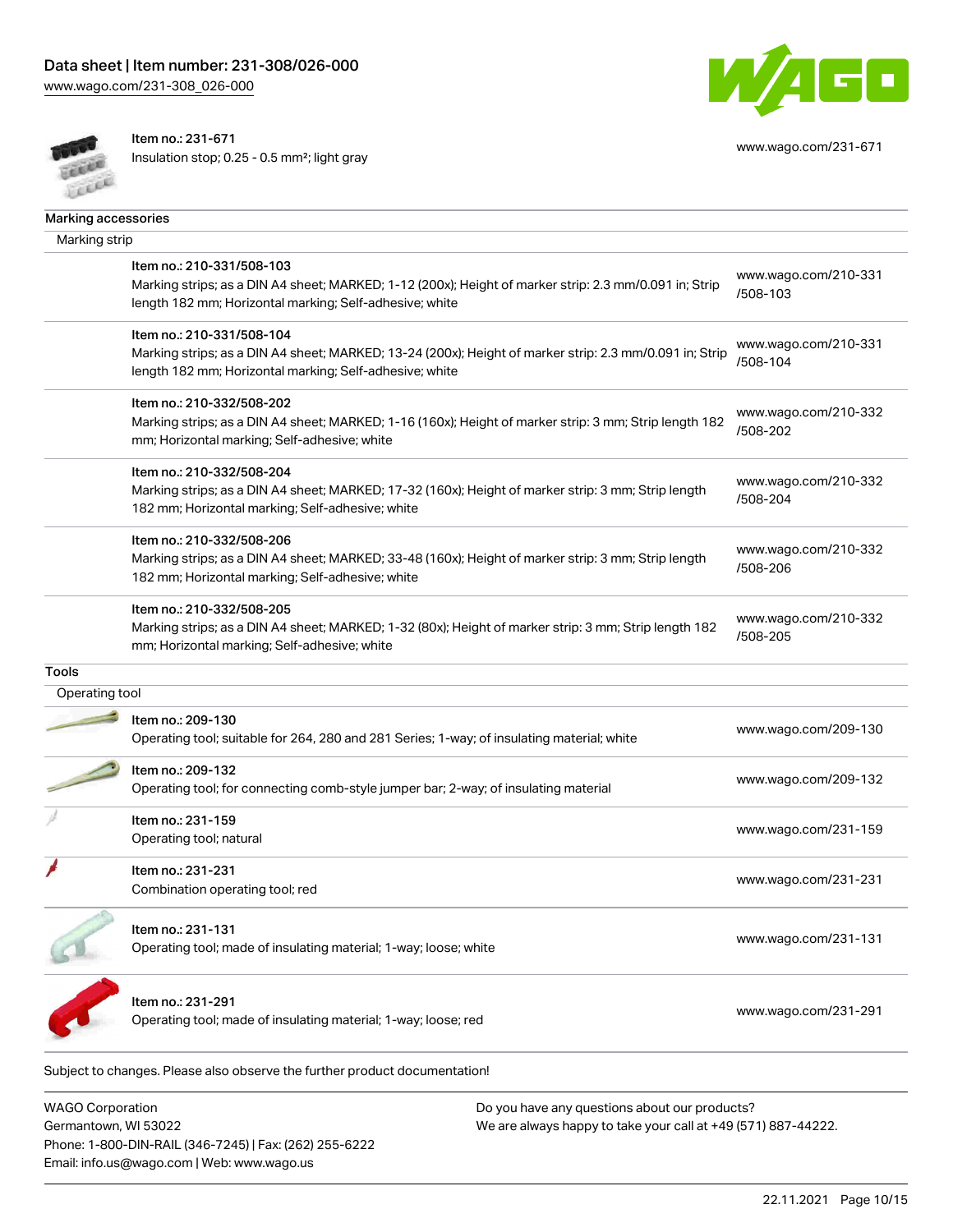# Data sheet | Item number: 231-308/026-000

[www.wago.com/231-308\\_026-000](http://www.wago.com/231-308_026-000)



|                       | Item no.: 280-432                                         | www.wago.com/280-432 |  |
|-----------------------|-----------------------------------------------------------|----------------------|--|
|                       | Operating tool; made of insulating material; 2-way; white |                      |  |
|                       | Item no.: 280-434                                         | www.wago.com/280-434 |  |
|                       | Operating tool; made of insulating material; 4-way        |                      |  |
|                       | Item no.: 280-437                                         | www.wago.com/280-437 |  |
|                       | Operating tool; made of insulating material; 7-way        |                      |  |
|                       | Item no.: 280-440                                         | www.wago.com/280-440 |  |
|                       | Operating tool; made of insulating material; 10-way       |                      |  |
|                       | Item no.: 280-435                                         |                      |  |
|                       | Operating tool; made of insulating material; 5-way; gray  | www.wago.com/280-435 |  |
|                       |                                                           |                      |  |
|                       | Item no.: 280-436                                         | www.wago.com/280-436 |  |
|                       | Operating tool; made of insulating material; 6-way        |                      |  |
|                       | Item no.: 280-438                                         | www.wago.com/280-438 |  |
|                       | Operating tool; made of insulating material; 8-way        |                      |  |
|                       | Item no.: 280-433                                         | www.wago.com/280-433 |  |
|                       | Operating tool; made of insulating material; 3-way        |                      |  |
| Strain relief         |                                                           |                      |  |
| Strain relief housing |                                                           |                      |  |
|                       | Item no.: 232-638                                         |                      |  |
|                       | Strain relief housing; orange                             | www.wago.com/232-638 |  |
| Jumpers               |                                                           |                      |  |
| Jumper                |                                                           |                      |  |
|                       | Item no.: 231-905                                         | www.wago.com/231-905 |  |
|                       | Jumper; for conductor entry; 5-way; insulated; gray       |                      |  |
|                       | Item no.: 231-903                                         |                      |  |
|                       | Jumper; for conductor entry; 3-way; insulated; gray       | www.wago.com/231-903 |  |
|                       | Item no.: 231-907                                         |                      |  |
|                       | Jumper; for conductor entry; 7-way; insulated; gray       | www.wago.com/231-907 |  |
|                       | Item no.: 231-910                                         |                      |  |
|                       | Jumper; for conductor entry; 10-way; insulated; gray      | www.wago.com/231-910 |  |
|                       | Item no.: 231-902                                         |                      |  |
|                       |                                                           |                      |  |
|                       | Jumper; for conductor entry; 2-way; insulated; gray       | www.wago.com/231-902 |  |

Subject to changes. Please also observe the further product documentation!

WAGO Corporation Germantown, WI 53022 Phone: 1-800-DIN-RAIL (346-7245) | Fax: (262) 255-6222 Email: info.us@wago.com | Web: www.wago.us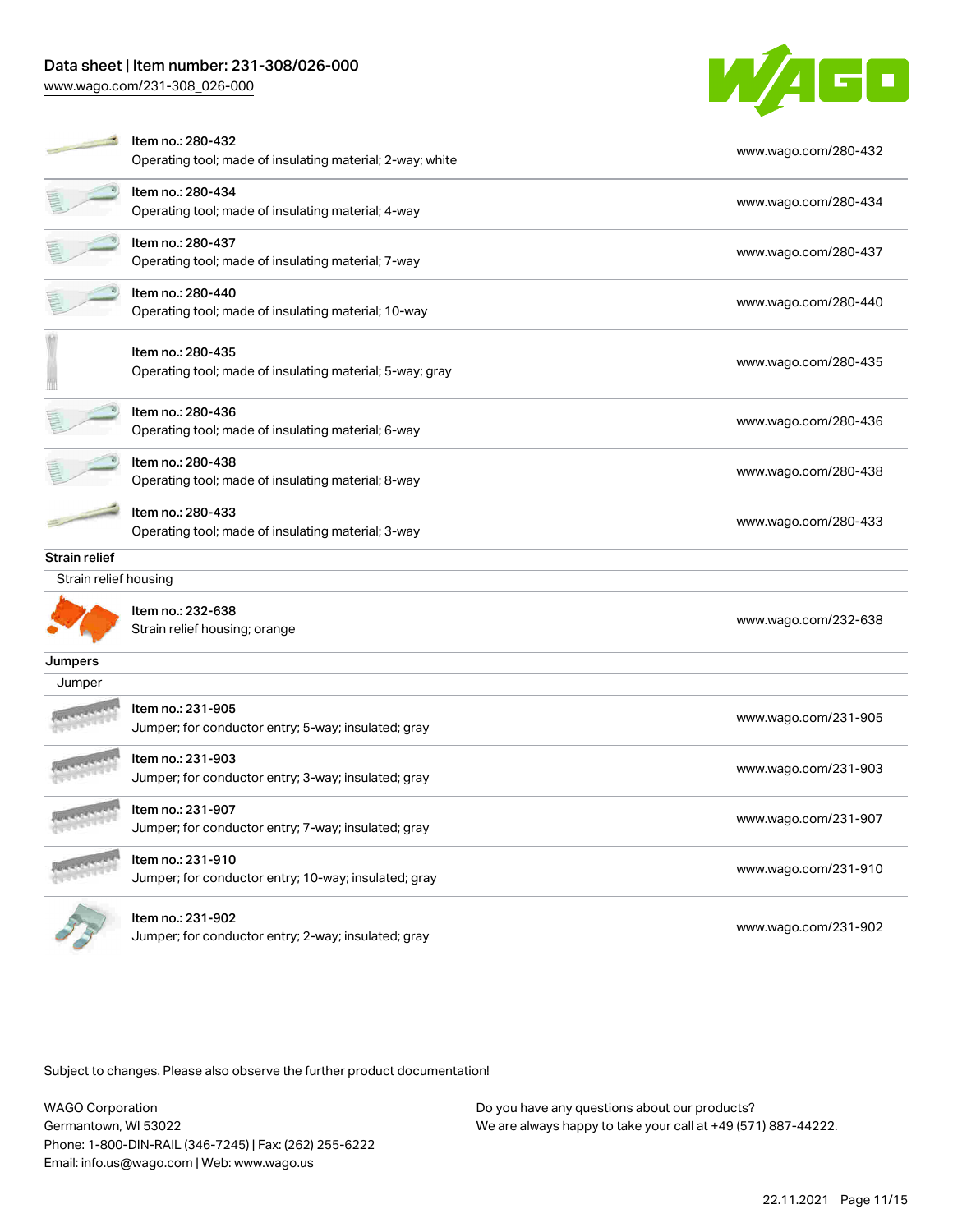

### Downloads Documentation

| <b>Additional Information</b>                                                                                                   |            |               |          |
|---------------------------------------------------------------------------------------------------------------------------------|------------|---------------|----------|
| Technical explanations                                                                                                          | 2019 Apr 3 | pdf<br>2.0 MB | Download |
|                                                                                                                                 |            |               |          |
| <b>CAD files</b>                                                                                                                |            |               |          |
| CAD data                                                                                                                        |            |               |          |
| 2D/3D Models 231-308/026-000                                                                                                    |            | <b>URL</b>    | Download |
| <b>CAE</b> data                                                                                                                 |            |               |          |
| EPLAN Data Portal 231-308/026-000                                                                                               |            | <b>URL</b>    | Download |
| ZUKEN Portal 231-308/026-000                                                                                                    |            | URL           | Download |
| EPLAN Data Portal 231-308/026-000                                                                                               |            | URL           | Download |
|                                                                                                                                 |            |               |          |
| <b>Environmental Product Compliance</b>                                                                                         |            |               |          |
| <b>Compliance Search</b>                                                                                                        |            |               |          |
| Environmental Product Compliance 231-308/026-000                                                                                |            | <b>URL</b>    | Download |
| 1-conductor female connector; CAGE CLAMP®; 2.5 mm <sup>2</sup> ; Pin spacing 5.08 mm; 8-<br>pole; 2,50 mm <sup>2</sup> ; orange |            |               |          |

### Installation Notes

Subject to changes. Please also observe the further product documentation!

WAGO Corporation Germantown, WI 53022 Phone: 1-800-DIN-RAIL (346-7245) | Fax: (262) 255-6222 Email: info.us@wago.com | Web: www.wago.us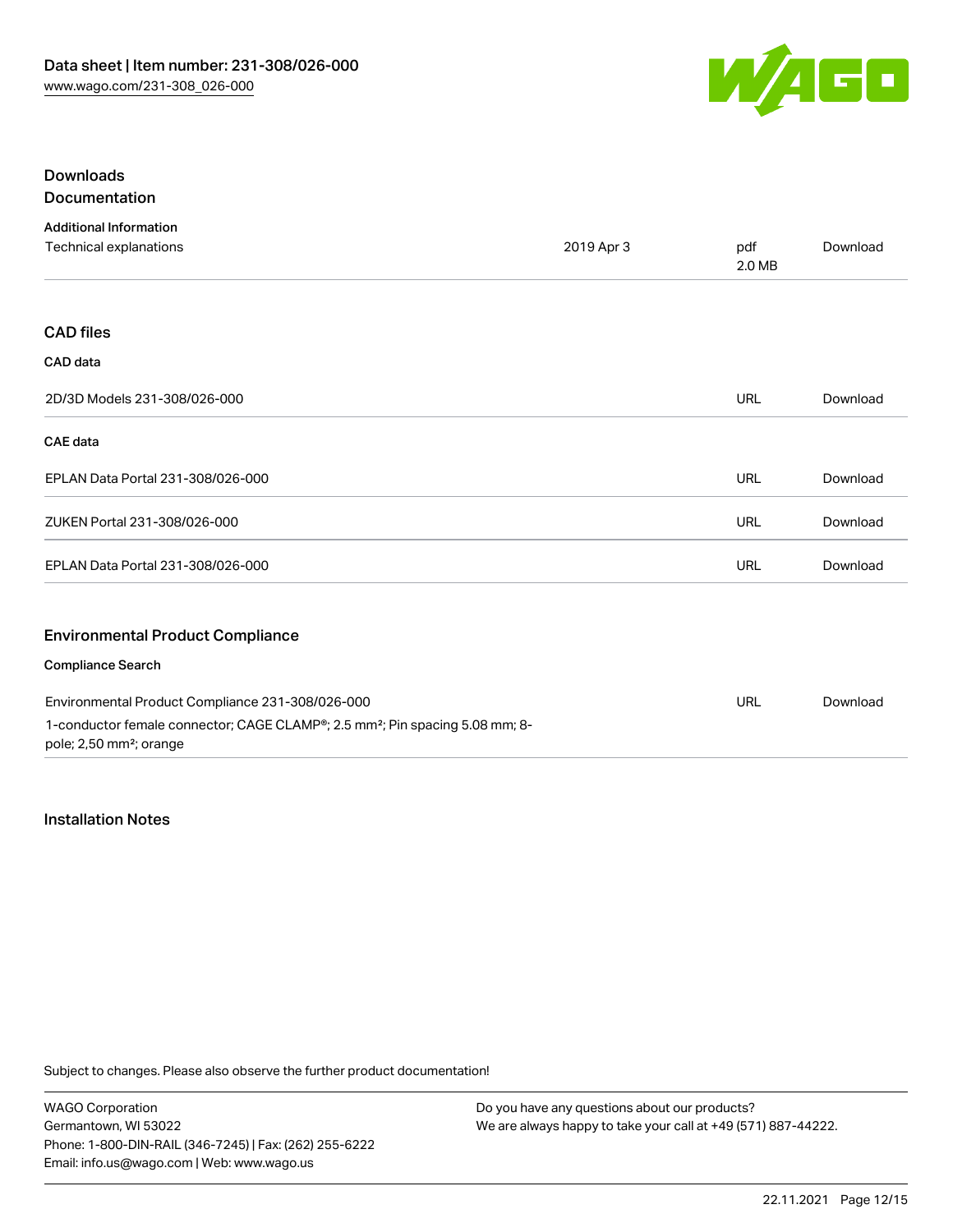



Inserting a conductor via 3.5 mm screwdriver – CAGE CLAMP® actuation parallel to conductor entry.



Inserting a conductor via 3.5 mm screwdriver – CAGE CLAMP® actuation perpendicular to conductor entry.



Inserting a conductor into CAGE CLAMP® unit via operating lever (231-291).



Inserting a conductor via operating tool.



Coding a female connector by removing coding finger(s).

Subject to changes. Please also observe the further product documentation!

WAGO Corporation Germantown, WI 53022 Phone: 1-800-DIN-RAIL (346-7245) | Fax: (262) 255-6222 Email: info.us@wago.com | Web: www.wago.us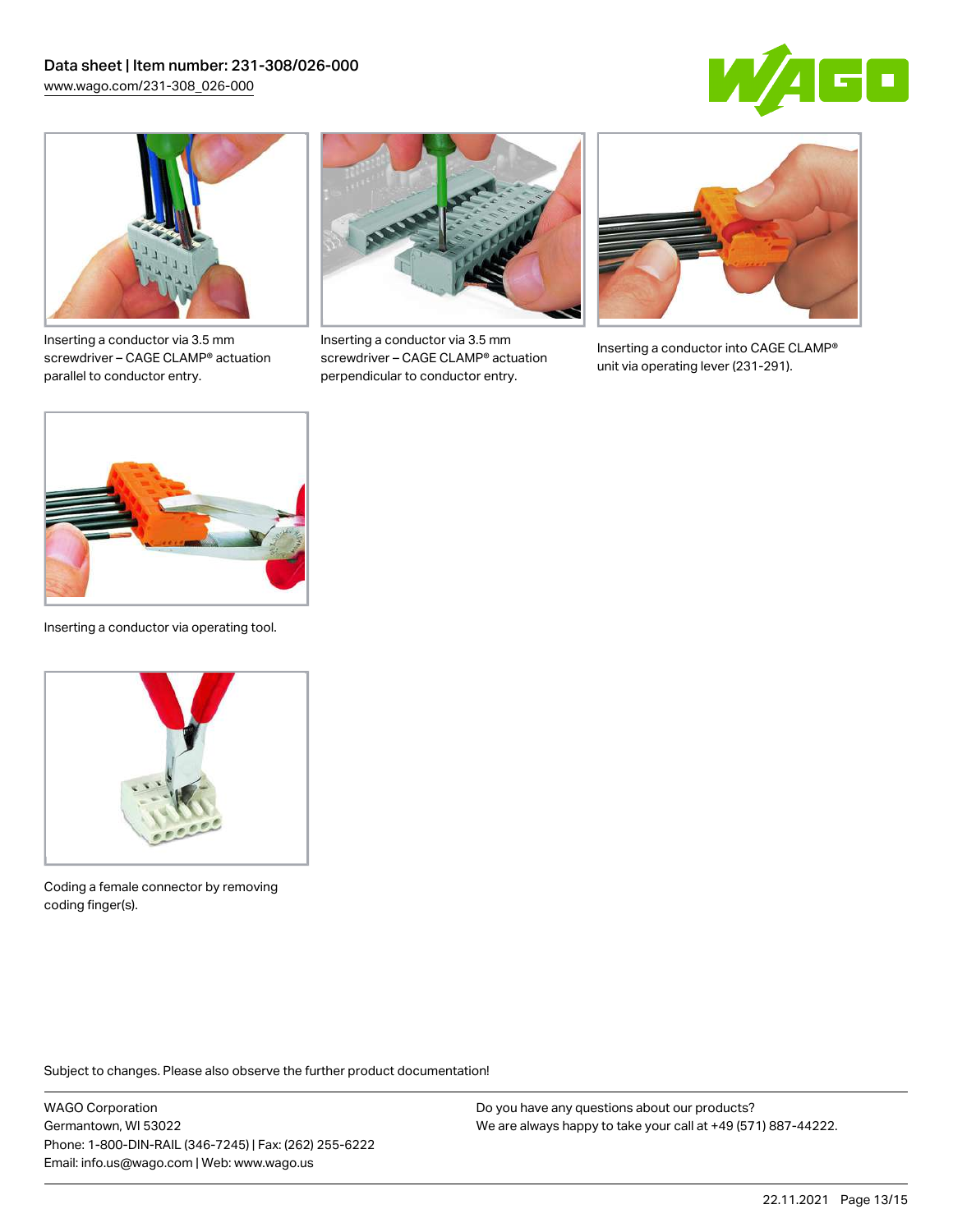



Testing – female connector with CAGE CLAMP®

Integrated test ports for testing perpendicular to conductor entry via 2 or 2.3 mm Ø test plug

Installation



Male connector with strain relief plate



Strain relief housing shown with a male connector equipped with CAGE CLAMP®

Marking

Subject to changes. Please also observe the further product documentation!

WAGO Corporation Germantown, WI 53022 Phone: 1-800-DIN-RAIL (346-7245) | Fax: (262) 255-6222 Email: info.us@wago.com | Web: www.wago.us